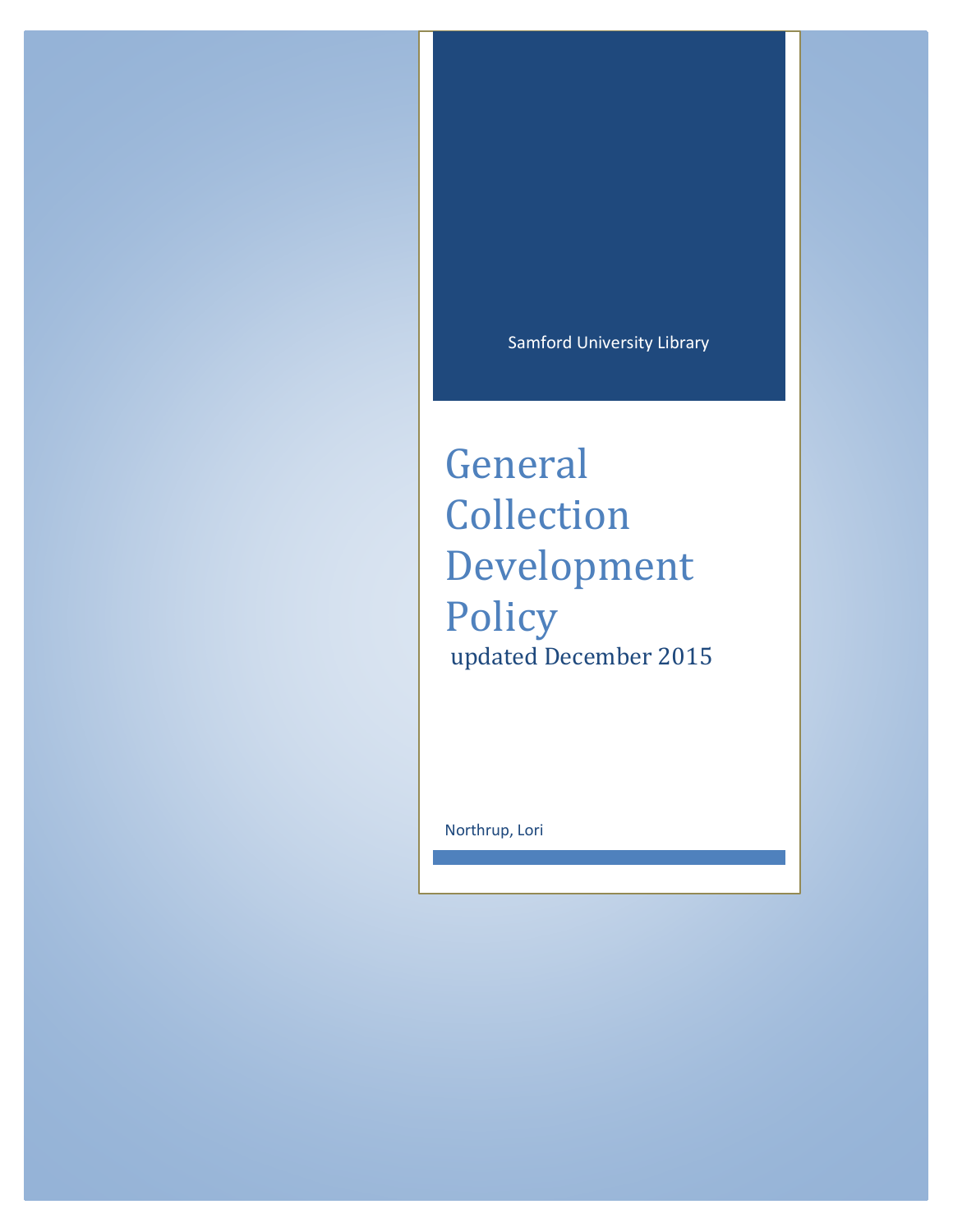Samford University Library

## **General Collection Development Policy**

**Updated December 2015**

## **Samford University Community**

Samford University enrolls approximately 4900 FTE students in on- and off-campus settings; employs almost 400 FTE faculty; and offers 149 undergraduate majors, minors and concentrations. Seeking to meet the educational needs of its students, Samford has increased its online course offerings in recent years while re-dedicating itself to its mission and values.<sup>[2](#page-1-1)</sup>

Campus library units include the University Library, the Lucille Stewart Beeson Law Library, the Center for Healthcare Innovation and Patient Outcomes Research in the McWhorter School of Pharmacy, the Curriculum Materials and Technology Center in the Orlean Bullard Beeson School of Education, and the Career Development Center. Each operates independently of the other but works cooperatively and shares the III ILS. This policy is utilized by the University Library.

The University Library aligns itself with the University's mission to "to nurture persons in their development of intellect, creativity, faith and personhood. As a Christian university, the community fosters academic, career and ethical competency while encouraging social and civic responsibility and service to others." The library's mission, adopted in 1992, revised in 2000, and again in 2010, is:

The University Library proactively supports the highest aspirations of Samford University by providing scholarly resources, a welcoming environment, and resourceful staff to serve, empower, and engage the University's diverse community of users.

The Samford University Library is the intellectual heart of the campus that provides an environment for interaction, collaboration, scholarship, and knowledge creation. The library will be a responsive and effective organization, providing learner-centered services to users and conditions for high-impact learning.<sup>3</sup>

This policy outlines the many ways that the library seeks to support programming and be both responsive and learner centered in stewardship of, collecting for, and managing library collections, both electronic and in print to fulfill the mission of the Library and the University

<span id="page-1-0"></span> $1$  The Library utilized selected content from collection development policies found at the following universities: Appalachian State University, Florida Atlantic University, Columbia College (Chicago), and Boston University.

<span id="page-1-1"></span><sup>2</sup> http://www.samford.edu/about-samford/mission-and-core-values/

<span id="page-1-2"></span><sup>3</sup> http://library.samford.edu/about/history.html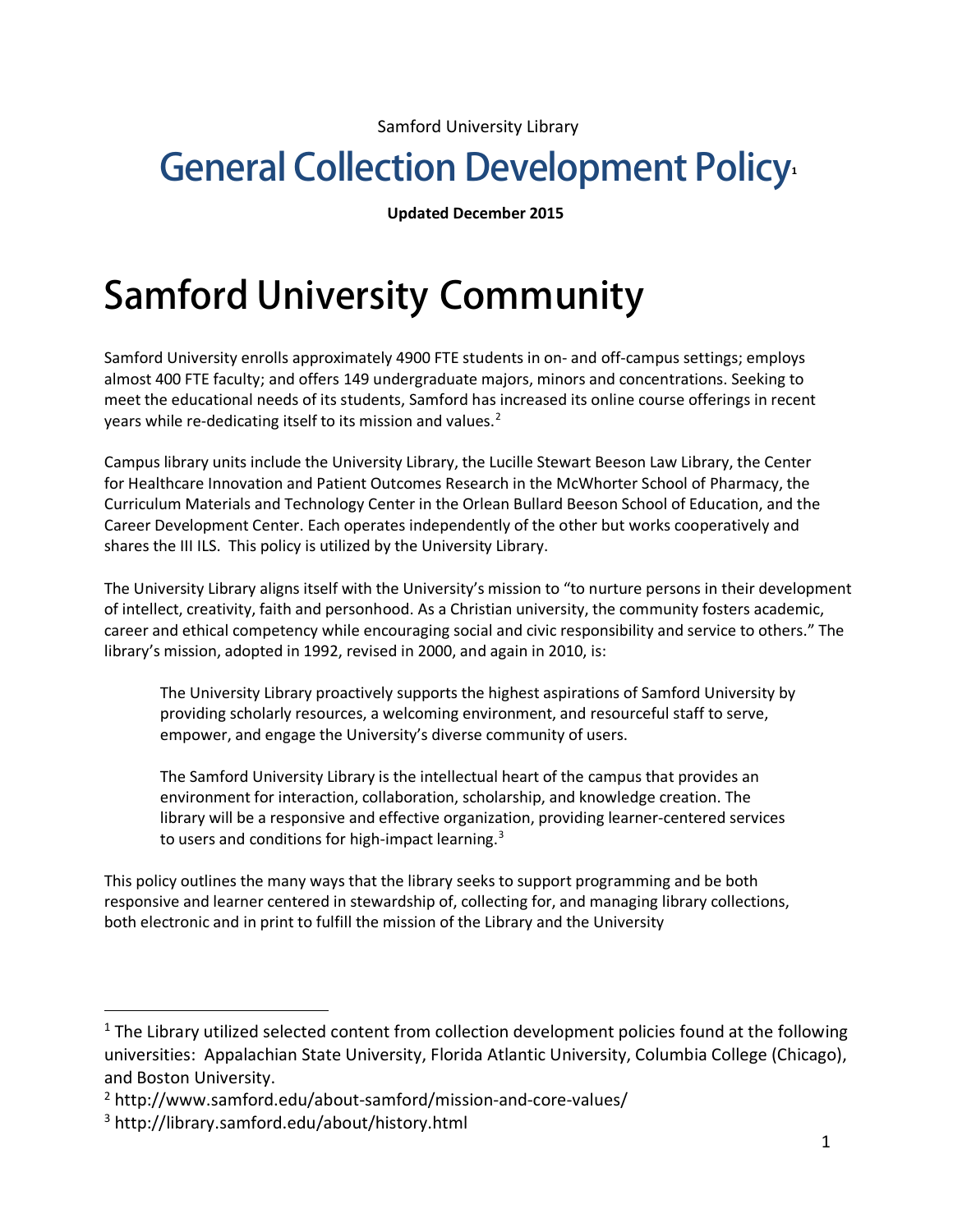# **Scope**

 $\overline{a}$ 

This collection development policy guides the growth and maintenance of the University Library general collections, including but not limited to juvenile materials, music, media, reference, serials, and microforms. The library's mission statement above frames the policy. The policy is designed to be a working, common-sense point of reference to identify, select, manage, and preserve the collections that support the University's curriculum and the research needs of Samford's faculty, students, and staff.

The policy is rooted in the stewardship of the funding the Library receives from the University as referenced in the University's Core Values.<sup>[4](#page-2-0)</sup> The policy is designed to anticipate and respond to broad campus needs. Exceptions to the policy are considered case-by-case in the context of the entire collection.

Campus library units other than the general Library collection, e.g. [Special Collection,](http://library.samford.edu/about/special.html) [Government](http://library.samford.edu/about/govdocs/gdmenu.html)  [Documents,](http://library.samford.edu/about/govdocs/gdmenu.html) the [Lucille Stewart Beeson Law Library,](http://lawlib.samford.edu/) th[e Curriculum Materials and Technology Center,](http://www.samford.edu/education/cmtc.aspx) the [Center for Healthcare Innovation and Patient Outcomes Research,](http://samford.libguides.com/pharmacy) and the [Career Development Center](http://www.samford.edu/careerdevelopment/) have individual policies which vary from this policy in many aspects. The collection of the Beeson Divinity [School,](http://www.beesondivinity.com/library) housed in the University Library, also has its own collection development policy. Patrons interested the scope of these individual policies should contact the individual library units.

The Chair of Collection Management/Acquisitions, also known as the Collection Management Librarian, with the assistance of University Library faculty and University teaching faculty, develops and maintains library collections that support the broad range of academic endeavors of the University community. The Library's primary clientele are the University's students, faculty, and staff. Many of the Library's resources are available to the public for use in the Library, but electronic resources are largely restricted by product license agreements to those current faculty, staff, and students with active registration or employment status. For these Samford users, access is available through a secure validated Internet connection worldwide.

# **Copyright compliance and licensing**

The University Library complies fully with all of the provisions of the U.S. Copyright Law (17 U.S.C.) and its amendments. The Library strongly supports the Fair Use section of the Copyright Law. Researchers are expected to respect and comply with the University's Copyright Policy (Policy Number 2.08)<sup>[5](#page-2-1)</sup>, U.S. Copyright Law, and the Library's license agreements in their use of Library collections and services, while fully exercising their Fair Use rights.

The Library, on its own or through its consortia agreements, negotiates or advocates for vendor licensing agreements for electronic resources with the following considerations: definition of Authorized Users as all current full-time and part-time University faculty, students with secure validated Internet connections, plus walk-in users physically present in the campus library; interlibrary loan rights; archival rights or perpetual access; compliant usage statistics; excellent usability and functionality; and the recommendations for contracts specified by Samford University counsel.

<span id="page-2-0"></span><sup>4</sup> http://www.samford.edu/about-samford/mission-and-core-values/

<span id="page-2-1"></span><sup>5</sup> http://www.samford.edu/WorkArea/DownloadAsset.aspx?id=21474844699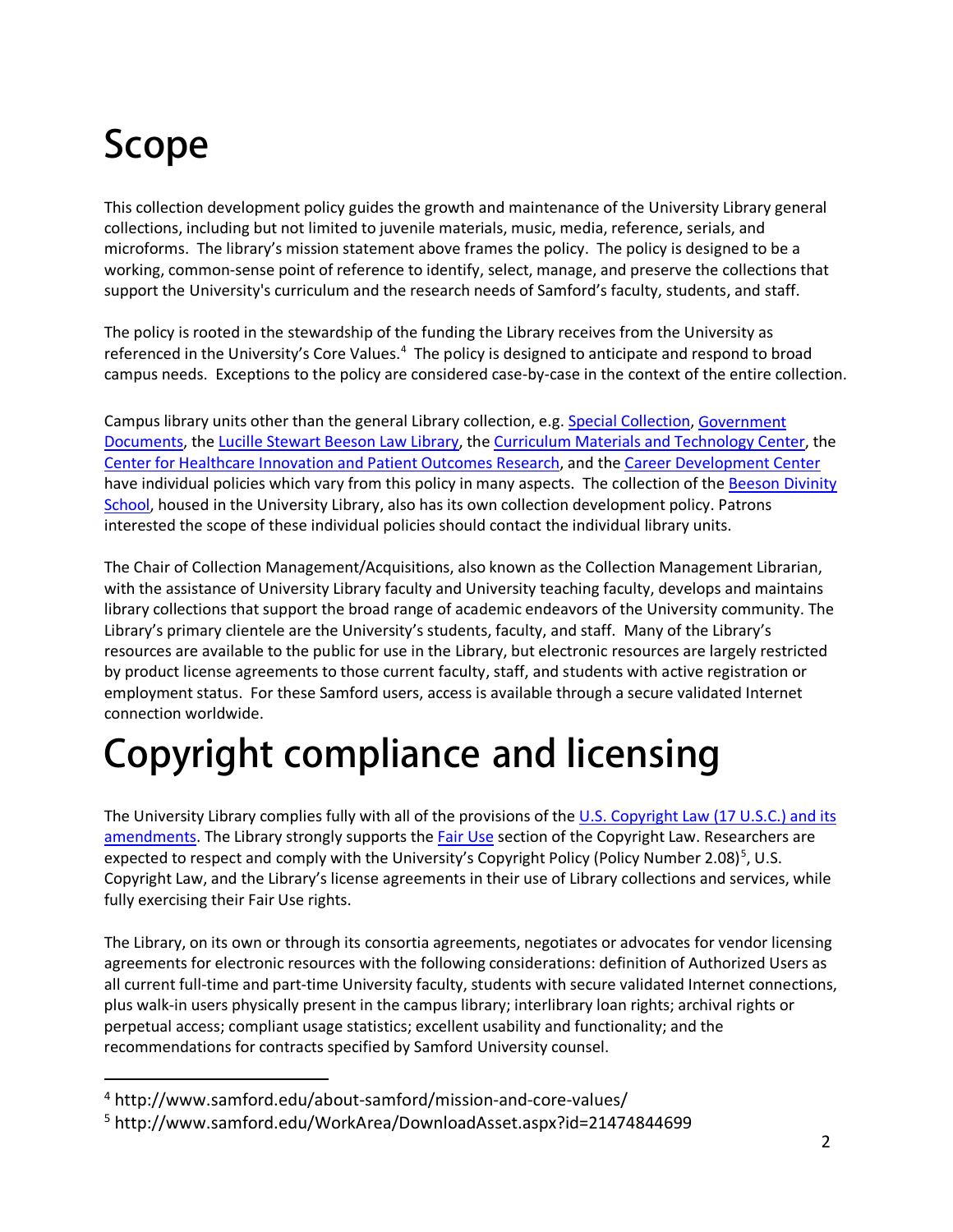## **Intellectual Freedom**

The Library recognizes that free access to ideas and full freedom of expression is fundamental to the educational process. To this end, the Library purchases materials representing a wide variety of viewpoints and modes of expression. The Library subscribes to and complies with the Intellectual Freedom Statements and Policies of the American Library Association, including but not limited to the American Library Association Library Bill of Rights.

The Library does not add or withdraw at the request of any individual or group any material which has been chosen or excluded on the basis of stated selection criteria. An individual or group questioning the appropriateness of material within or excluded from the collection may articulate their concerns in writing to the Dean of University Library using the Statement of Concern form linked in the Procedures for Handling Complaints Against Library Materials.<sup>[6](#page-3-0)</sup>

# **Responsibility for Selection**

The Dean of University Library has overall responsibility for Library collections and delegates' aspects of that authority to the Collection Management Librarian and library faculty. These librarians work with academic departments to develop Library collections that address the needs of the University. Librarians, with departmental faculty assistance, select materials, assess collection strengths and weaknesses, review gifts, and advocate for their assigned subject discipline collections. Library purchases, especially those involving substantial sums of money or those that have wide impact on campus, such as multi-disciplinary databases, are made by Collection Management in consultation with other Library units.

Although the Chair of Collection Management and library faculty are the principal selectors, all faculty, staff, and students are encouraged to recommend items for the collection. Purchase requests may be initiated by completing the web-based Materials Suggestion form<sup>[7](#page-3-1)</sup> or by contacting the appropriate departmental liaison.

When faculty members wish to institute a new serial subscription, they are to contact the Collection Management Librarian. The Collection Management Librarian may need to investigate ILL usage, ongoing price, and other factors related to the acquisition, which can include a discussion with the academic department about other serials that may need to be canceled in order to fund the new subscription.

Most academic departments designate a faculty liaison who discusses Library matters of departmental interest with the department's library liaison or the Collection Management Librarian. The Library recommends that the departmental faculty liaisons possess a good overview of departmental aims and emphases as well as a knowledge of the Library collection in their department's subject concentrations. Departmental participation in the campus-wide curriculum proposal process recognizes that development of new programs may require additional institutional commitment of new monies for

<span id="page-3-1"></span><span id="page-3-0"></span><sup>6</sup> <https://library.samford.edu/policy/complaints-against-materials.html>

<sup>&</sup>lt;sup>7</sup> [https://samford.qualtrics.com/SE/?SID=SV\\_6KFK0ZhqBr142dD](https://samford.qualtrics.com/SE/?SID=SV_6KFK0ZhqBr142dD)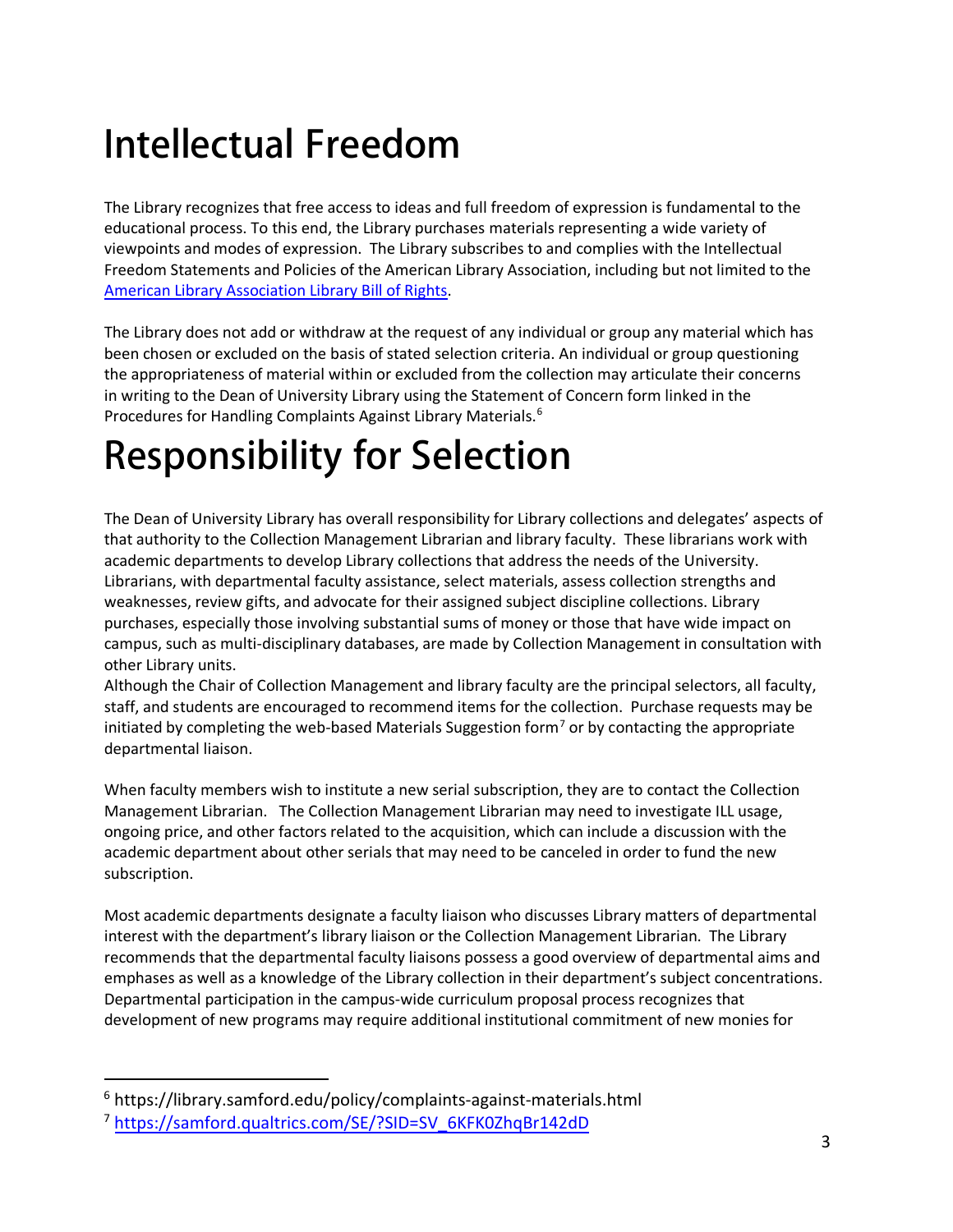support. Faculty are required to utilize the UCC Course Creation/Deletion/Change Form<sup>[8](#page-4-0)</sup> which lists the department library liaison to contact to verify resource support for new programs or changes to programs.

## **General Selection Criteria**

Materials are selected using a wide consideration of factors. Below is an extensive, but not comprehensive, alphabetical listing of criteria used to select for the general collection.

- Accessibility to all users on and off campus, including differently-abled users
- Breadth of scope and coverage
- Compliance with licensing requirements
- Consortia availability
- Current publications have priority over retrospective collecting
- Diverse points of view
- Funding, price, and space considerations
- Impact on staff resources
- Inclusion in indexing and abstracting resources
- Physical, functional, and technical quality
- Relationship to the strengths and weakness of the existing collection
- Relevance to actual and projected curricular and research needs of Samford
- Reliability of the vendor
- Reputation of author/editor, issuing body, and/or publisher
- Suitability of the format
- Usage or interlibrary loan history of similar subjects

# **Collection Development for Persons with Disabilities**

The Library supports the ALA's Purchasing of Accessible Electronic Resources Resolution**.** Electronic resources must comply with Section 508 standards. Persons with disabilities are to have equal access to information and sources under the provisions of the Americans with Disabilities Act (ADA) and Section 504 of the Rehabilitation Act of 1973, to the extent possible within the mission guidelines of the Library. Materials that are designed for use by individuals with disabilities will be purchased in consultation with the office of Disability Resources. Materials about disabilities will be purchased within the appropriate existing subject funds.

## **Assessment**

<span id="page-4-0"></span><sup>8</sup> <http://www.samford.edu/facultysenate/forms.aspx>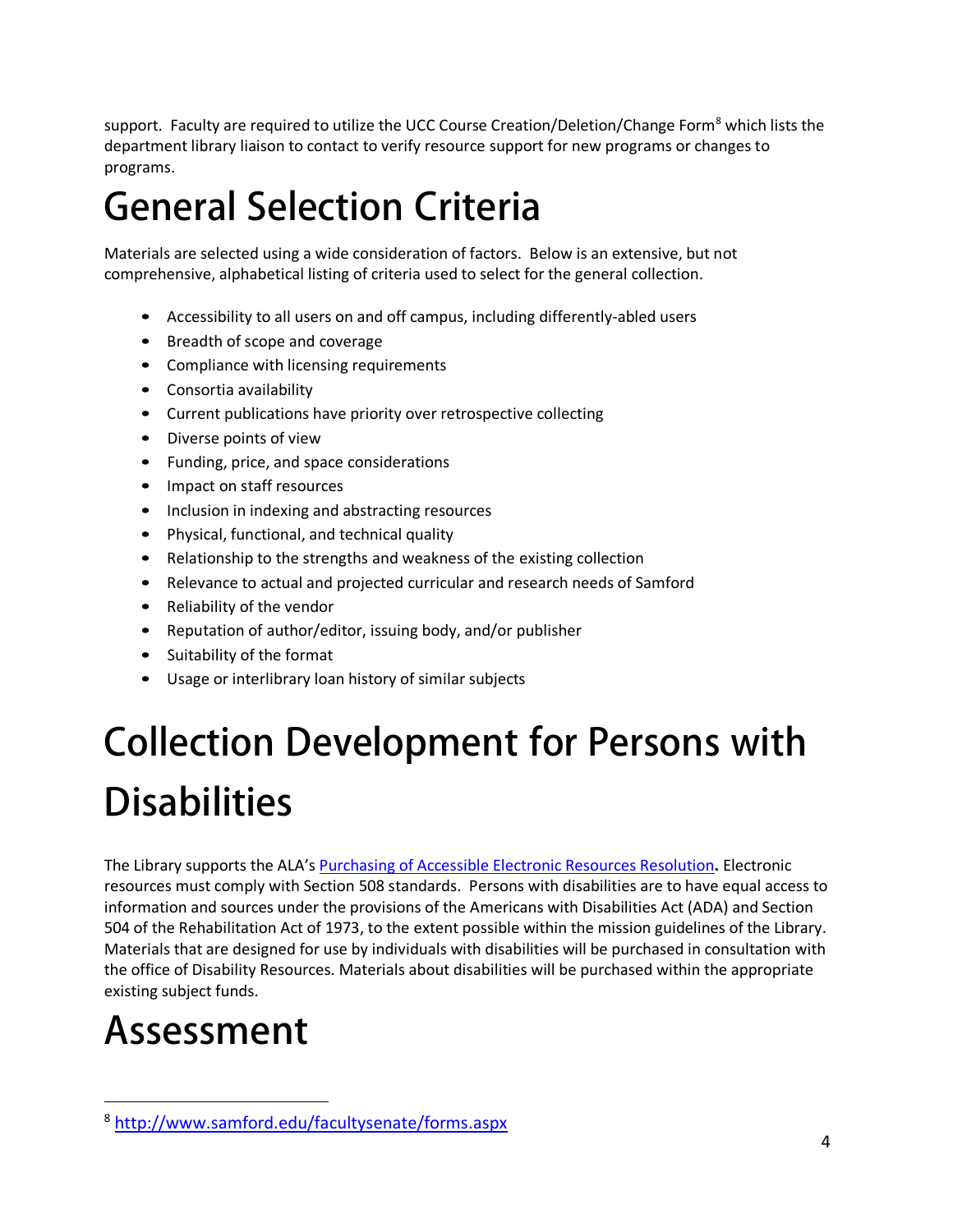Assessments are conducted to provide several types of quantitative and qualitative evaluative information to clarify the Library collection's match with the University and the Library mission and budget, and to guide funding priorities. The data gathered and analyzed helps the Collection Management librarian strategically assess the strengths and weaknesses of the collection and make decisions regarding the acquisition, retention, and preservation of materials; assess and revise policy statements, selection plans, and other documentation; and analyze trends in departmental teaching and research programs to acquire appropriate materials for faculty and student needs. Assessment processes include, but are not limited to:

- Electronic usage statistics are reviewed for electronic resources before renewal or the acquisition of similar resources. Cost per use data is used to determine renewal.
- Print collection circulation statistics are reviewed throughout the year by the Chairs of Circulation and Collection Management/Acquisitions in consult with other librarians.
- Interlibrary loan data is reviewed to determine areas or titles to acquire.
- Departmental and program accreditation reports are prepared by the Collection Management librarian, the dean, and library liaisons; and the reports serve to determine the adequacy of collections to support degree requirements.
- Surveys are regularly conducted targeting specific groups in order to assess and develop materials in particular subject areas.

Deans and department chairs are provided a report at the beginning of the academic year that outlines available resources related to their disciplines, usage and trends to further inform and foster discussions related to collection and resource needs.

## **Budgetary and Staffing Impacts**

Selection and collection management depend upon on-going funding. Funds available and a resource's cost exert strong pressure on decisions to select an item and on the Library's ability to match the University's programmatic directions. Scholarly material price inflation is a continual stress on available funds. The Library is careful in acquiring new journals or databases requiring an ongoing expenditure. New acquisitions should be balanced by savings realized in discontinuing lesser-used or exceptionallyexpensive resources. Less-easily monetized costs' impacts on space and on staff time are also important considerations.

The Library values open access (OA) resources; encourages the establishment of an institutional repository; and encourages Samford University faculty to make their works as available as possible through available web-based platforms until the advent of such a repository. The Library works to improve access for its users to OA resources through links in the catalog and/or Library research guides, as well as links to finding tools such as OAISTER, the library discovery platform, and Google Scholar.

. Academic libraries lease rather than own most scholarly content and most journals are leased in large, costly packages assembled by publishers. Flat funding and price inflation increase the risk that these packages could be reduced or eliminated, negatively impacting access to scholarship. Collection Management/Acquisitions will strive in consultation with the faculty and administration to preserve access through subscriptions to materials or by effective interlibrary borrowing.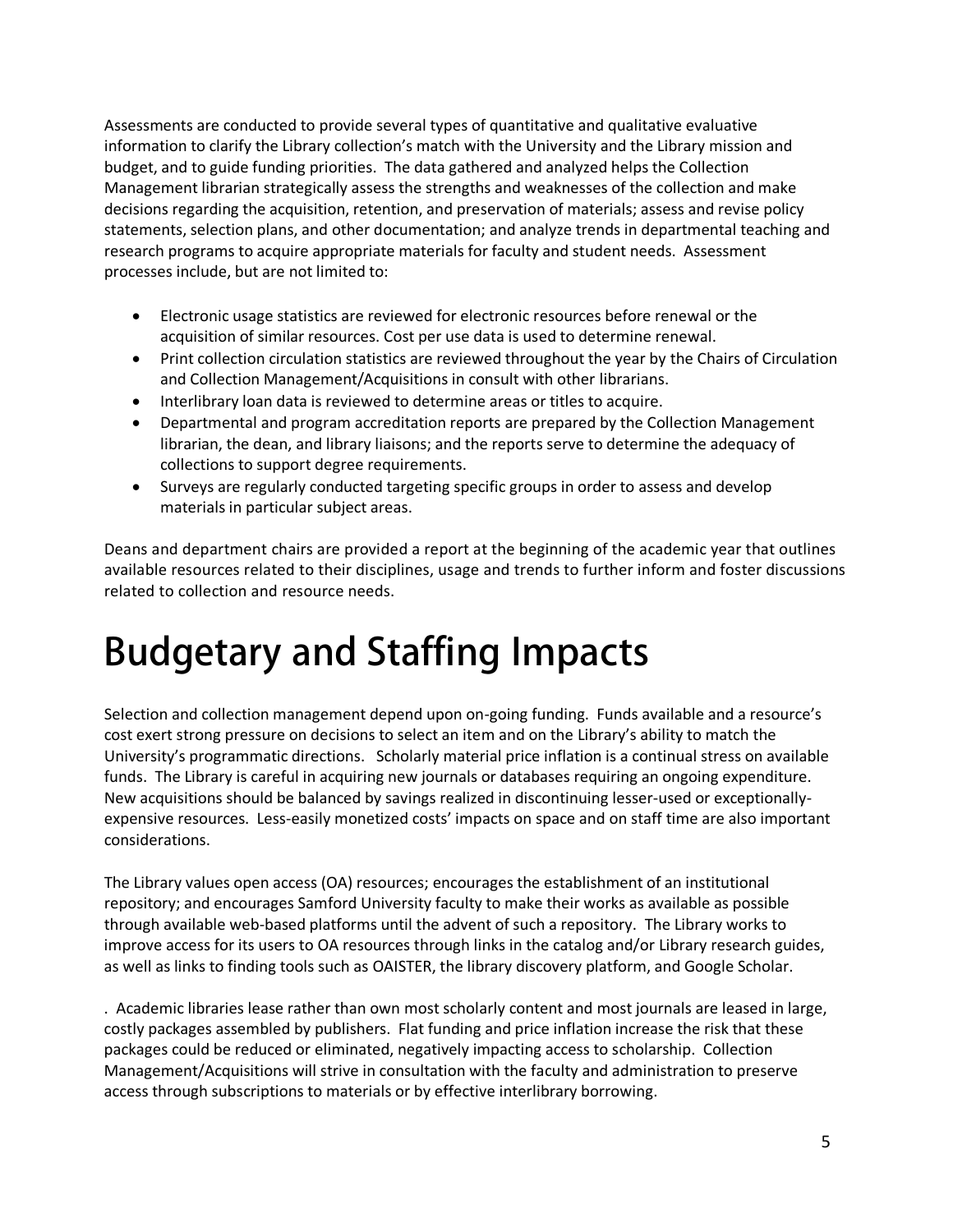# **Gifts**

Appropriate gifts enhance the collection and support the University's commitment to excellence.

- 1. University Library selectively accepts donations of books, CDs, and DVDs.
- 2. University Library reserves the right to determine the disposition of any gift materials which it receives.
- 3. Materials appropriate to the various collections held by the Library will be placed in those collections.
- 4. Other materials will be held for the on-going book sale or be disposed of in an appropriate manner.
- 5. University Library is prohibited by the IRS from appraising the value of a donation.

The University Library's complete Gift Information policy is online at the library's web site.<sup>[9](#page-6-0)</sup> It provides further information about types of materials the library accepts and those which are not needed in the collections.

## **Interlibrary Loan**

Interlibrary Loan (ILL) is a key component of collection management and access to information. The Library has a long-standing commitment to facilitate access to its collections as well as to the collections of other libraries through fast, efficient interlibrary loan (ILL) through OCLC WorldCat Resource Sharing; and participation in the Network of Alabama Academic Libraries resource sharing initiatives and agreements.<sup>10</sup> Through interlibrary loan, the Library supplements its collections by borrowing low- use, commercially-unavailable, and/or out-of-print materials from other libraries. Interlibrary Loan policies in general and for specific patron groups are available on the Library's web site.<sup>[11](#page-7-0)</sup>

## **Traditional Paper Reference Collection**

The Chair of Reference & Research Services and the Collection Management Librarian are responsible for the non-circulating paper Reference collection. This paper collection is contracting as its use by librarians and the campus diminishes and/or as paper titles are superseded by electronic versions/content. Expenditures for reference materials (e.g., encyclopedias, dictionaries, directories, handbooks, almanacs, yearbooks, atlases, etc.) are intended almost entirely for online products with meta-search engine functionality. When a new or revised edition of a title is added to the paper Reference Collection, the older edition is usually removed and discarded or transferred to circulating stacks, at the discretion of the chairs or the library liaison for the subject area concerned.

## **Reserves**

<sup>9</sup> http://library.samford.edu/about/policy/gift.html

<span id="page-6-0"></span><sup>10</sup> http://ache.alabama.gov/Content/Departments/NAAL/NAAL.aspx

<span id="page-6-1"></span><sup>&</sup>lt;sup>11</sup> http://library.samford.edu/service/ill\_rrs.html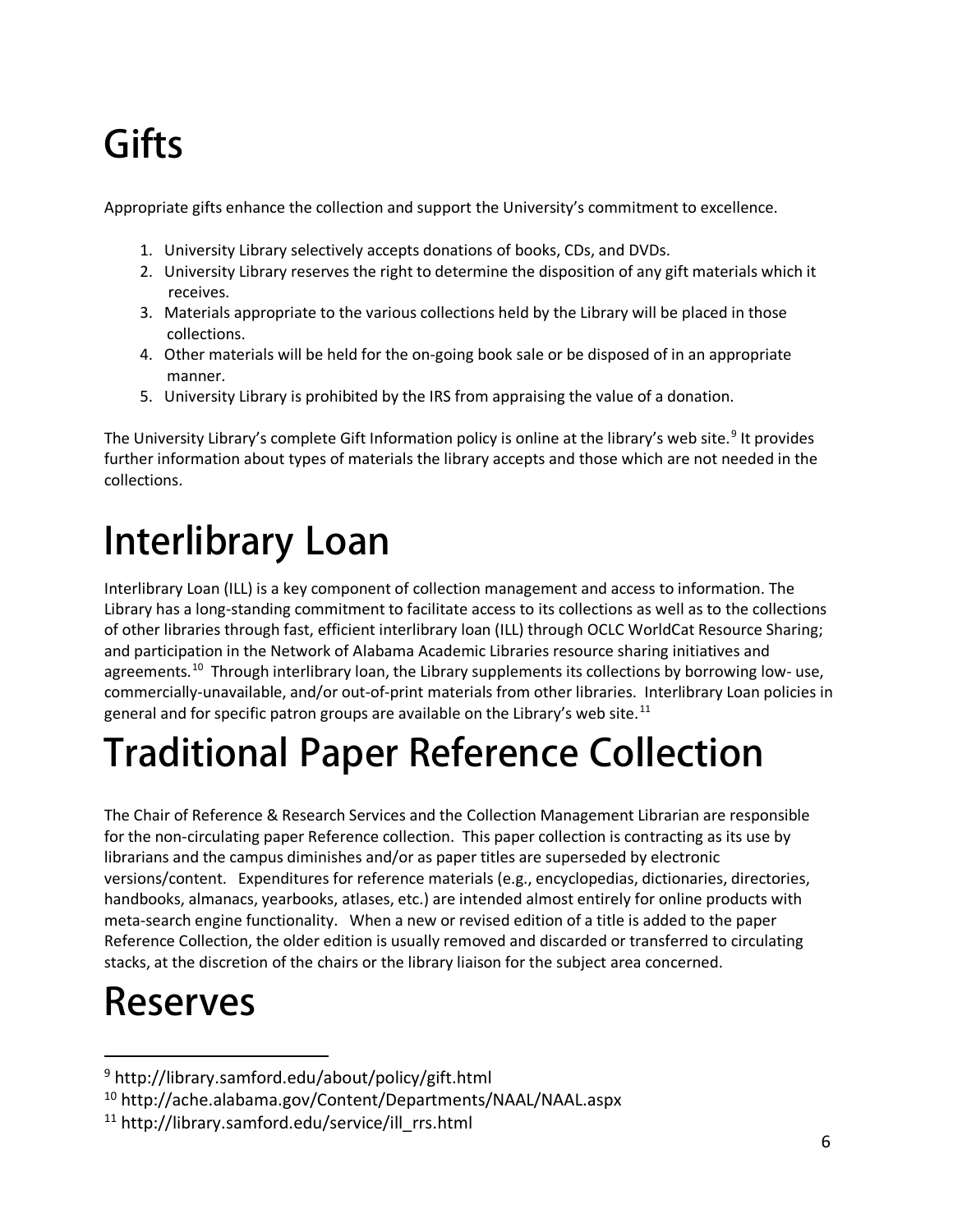The University Library does not provide electronic reserves services. Reserves, therefore, include only single and multiple copies of books; single and multiple copies of media items; and periodical articles heavily used for a specific class. Most materials in Reserves are designated by the teaching faculty as course-related and are located in the closed Reserves shelves behind the main service desk. The criterion for such inclusion is the teaching faculty's anticipated use of the materials by multiple student users during the same semester. Reserves materials are temporarily housed for the semester.

The Library will consider for purchase materials requested for Reserves by the course instructor of record. Unless a strong need for multiple copies is demonstrated, purchase of Reserves titles is generally limited to one copy per title. All items placed on reserve must be in compliance with U.S. Copyright law and Fair Use guidelines. Further information about reserves policies may be found on the Library's web site.<sup>[12](#page-7-1)</sup>

The University Library strongly encourages faculty to link to online full text materials using the University's course management software and stable links. Librarians are available to assist in setting up such links which avoid copyright infringement and provide 24/7 access to course materials for students.

# **Binding**

 $\overline{a}$ 

The Collection Management Librarian chooses the binding of purchased resources based on anticipated wear-and-tear, lasting value of the content, and the cost differential between paper and cloth editions. In general, workbooks, lab manuals, materials in three-ring notebooks are not acquired. Any spiral-bound material purchased is sent to the bindery when feasible. While quality paperback purchases are common, mass market paperbacks are not usually purchased.

## **Out of Print Materials**

The focus of the collection is on current materials and the Library does not actively collect for retrospective, inclusive, or chronological coverage unless warranted by the curricula in a given area. The Library recognizes the need for occasional out-of print purchases for replacement of heavily-used or withdrawn items in poor physical condition or to complete an area where new items are no longer available. Out-of-print purchase will be infrequent and most funds will be directed to current items of long-term worth.

# **Chronological Considerations**

As the general collection is a responsive and working collection, selection emphasizes current works over retrospective. Chronological limitations are determined by the nature of the scholarship in a subject area. In most sciences and social sciences, other than a few classic works expected to see patron use, selection is focused on works created in the most recent decade. The arts and the humanities may more often collect classic works supporting teaching and research.

<span id="page-7-1"></span><span id="page-7-0"></span><sup>12</sup> http://library.samford.edu/service/reserveabout.html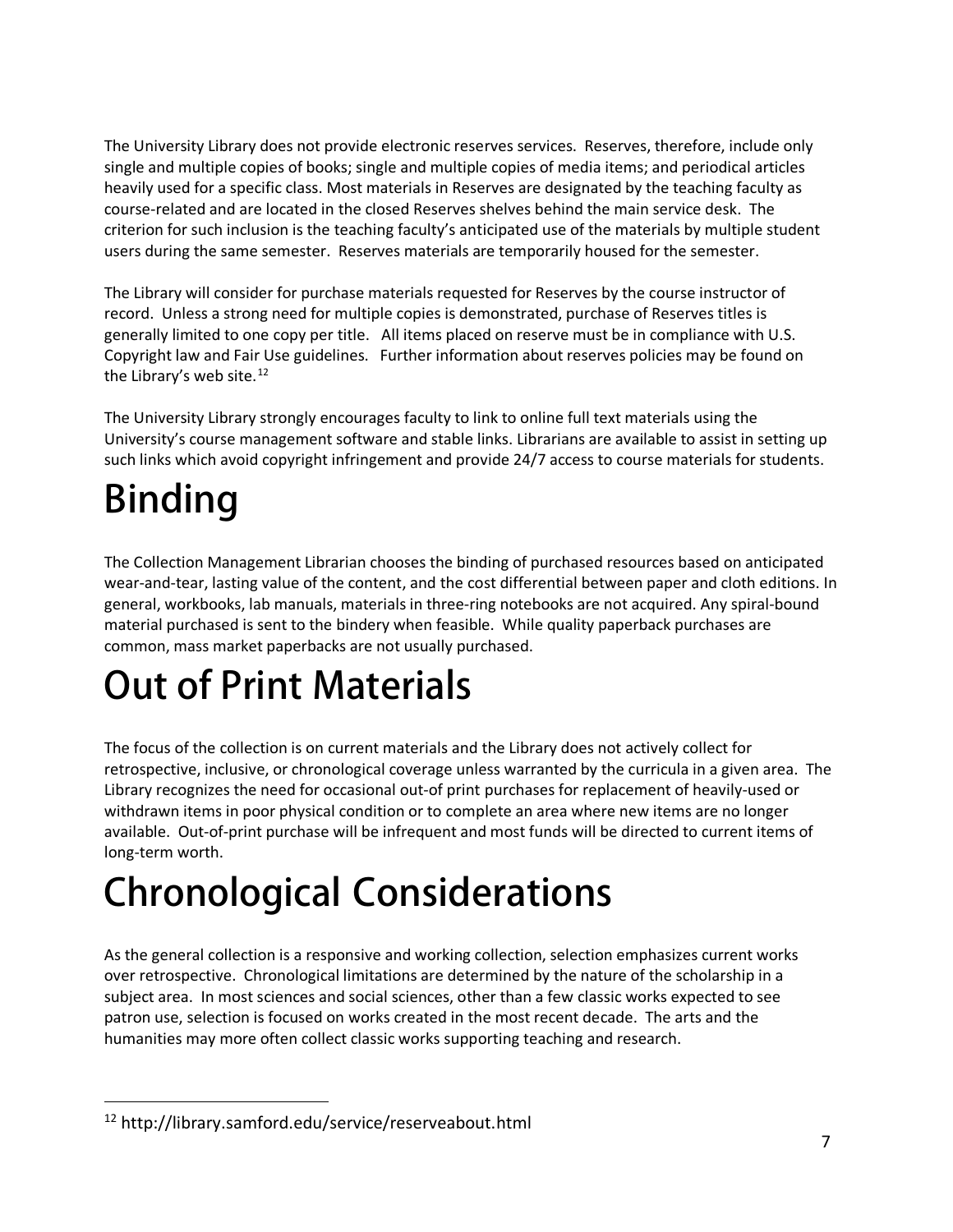## **Format or Type: General guidelines**

Materials may be available in more than one format (e.g., print, microform, electronic, audio). Factors in deciding which format will be purchased include amount of anticipated use, ease of use, pricing, storage space required/available, preservation, illustrative and color content of the original, availability to remote/simultaneous users, and frequency of updating.

## **Format or Type: Electronic Resources in general**

Electronic resources such as e-books, e-journals, and online subscription databases are made available on the basis of their merit in the context of the collection development policy. While traditional selection criteria are used to evaluate electronic resources, their format demands additional criteria. The following are taken into consideration when evaluating electronic books, journals, databases, etc.:

1. Criteria

- a. Curriculum support and research needs of students and faculty
- b. Non-duplication of content except in cases of significant added value in the electronic version
- c. Cost, including hidden and recurring costs, and the possibility of consortia purchasing agreements
- d. Acceptable licensing terms, including but not limited to
	- i. Multiple simultaneous users,
	- ii. Broad definitions of users, including walk-in and guest users,
	- iii. Permission to access via the library's proxy server,
	- iv. Fair use permissions, including interlibrary loan fulfillment,
	- v. Provision of perpetual access for the library's subscribed content, and
	- vi. Provision of archival copies of the licensed materials
- e. Technical considerations, including but not limited to
	- i. Access via IP authentication,
	- ii. Compatibility with the library proxy server software,
	- iii. Any requirements for additional hardware or software, and
	- iv. Compatibility across platforms and browsers
- f. COUNTER compliance and the availability of current usage data
- g. Compatibility with open URL link resolvers, discovery services, and other resources currently in use by the library
- h. Nature of full text content (PDF, HTML, etc.) and inclusion of graphics as appropriate
- i. Customization features of the interface
- j. Usability and user-friendliness of the interface and help features
- k. Accessibility of the interface and content, including images, sound files, and video recordings, for people with disabilities
- l. Currency of content as appropriate
- m. Vendor reliability and responsiveness
- n. Portability of content by users, i.e., printing, email export, downloading, etc.<sup>[13](#page-9-0)</sup>

<sup>&</sup>lt;sup>13</sup> based on the FAU Libraries Collection Development Policy: Electronic Resources at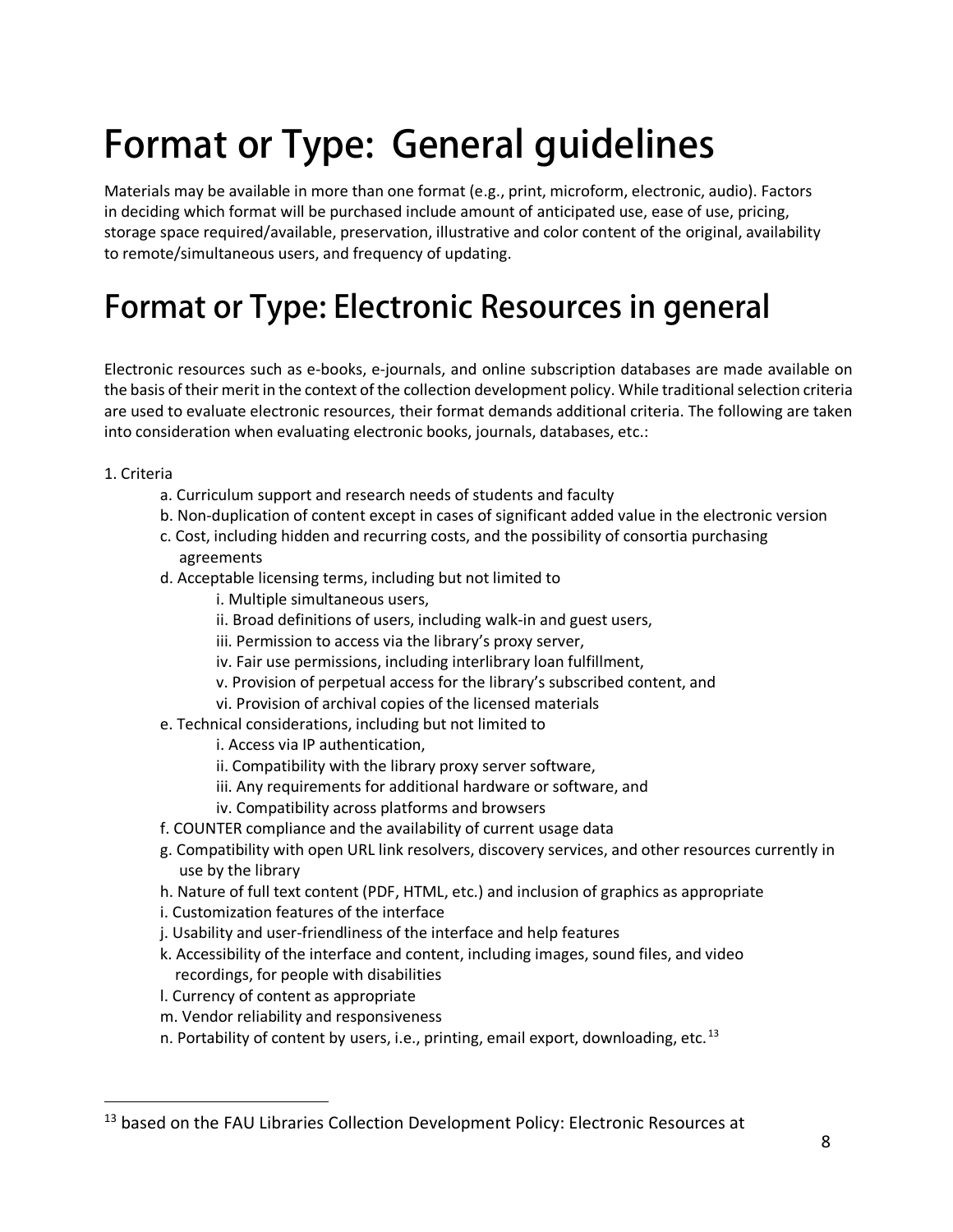- 2. Access (preferences for electronic resources in descending order of preference)
	- a. campus-wide IP authenticated access or resources that are free on the Internet
	- b. campus-wide IP authenticated access excluding certain academic programs
	- c. campus-wide IP authentication/scripted URL with password access
	- d. library-wide IP authenticated access
	- e. terminal-based proprietary software with password access

Like print resources, evaluation of electronic resources should be made periodically to determine the continuation or withdrawal of each. Factors to be considered are cost, access, use data, availability of a better product, or if current resource is obsolete.<sup>[14](#page-9-1)</sup>

## **Format or Type: Excluded formats generally not added to the general collection:**

The University Library generally excludes the following types of materials:

- Pamphlets
- Photographs
- Posters
- Loose-leaf materials
- Consumables
- Conference abstracts
- Required textbooks
- Large-print or braille
- Toys or games
- Vertical file materials
- Slides
- Audiotapes
- Realia

<span id="page-9-0"></span> $\overline{a}$ 

- **Microcards**
- Obsolete media (Betamax, etc.)

However, Special Collection may aggressively collect these types of materials. The policies of Special Collection should be consulted before deciding to exclude an item.

http://www.library.fau.edu/policies/cd\_e-resources.htm and the Columbia College Chicago's E-Resource

<span id="page-9-1"></span>Collection Development Policy at http://www.lib.colum.edu/about/ecollectiondevelopment.php <sup>14</sup> based on the Boston University Law Library Collection Development Policy at

http://www.bu.edu/lawlibrary/PDFs/collections/cdpolicy.pdf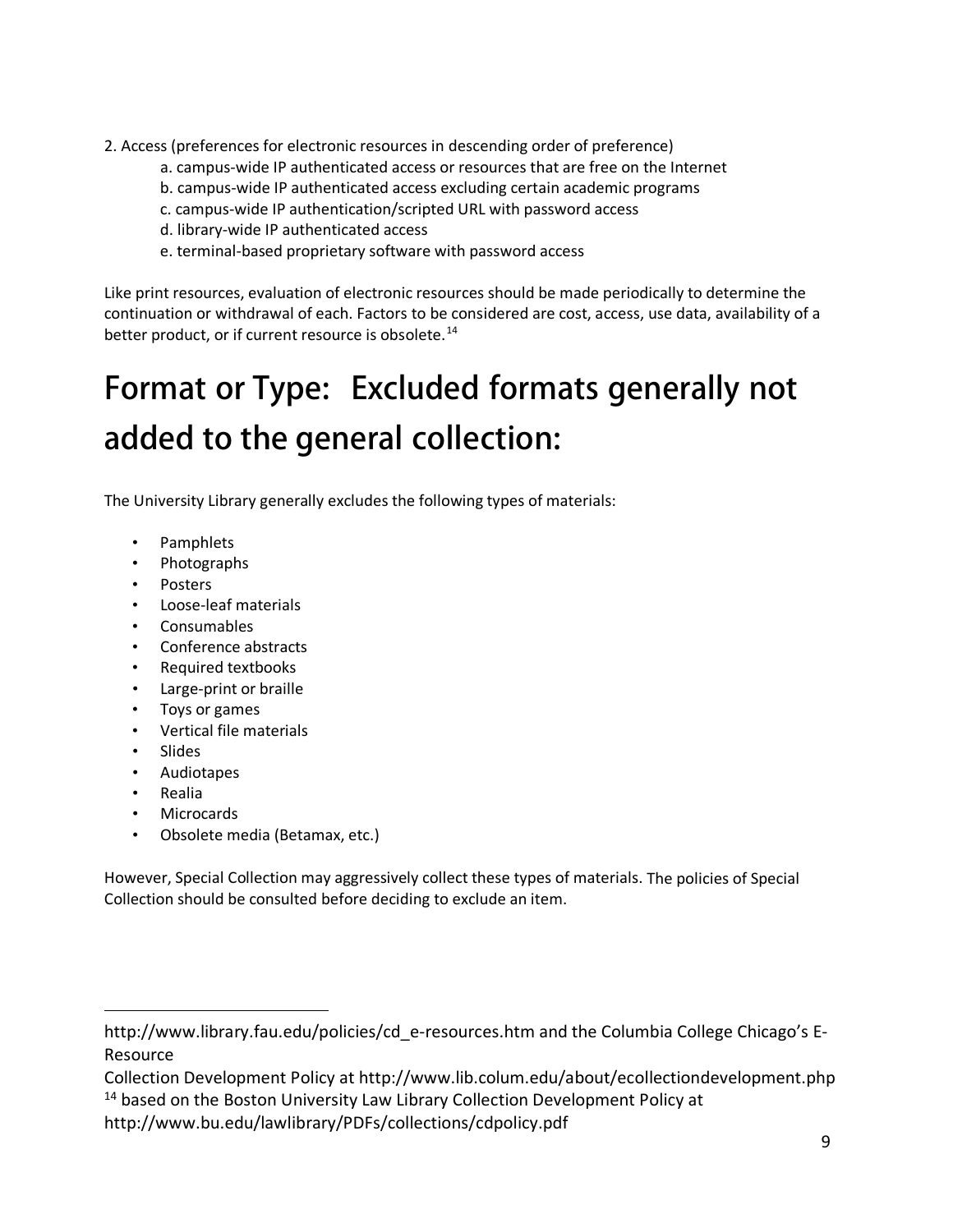### **Books/Monographs**

#### **Textbooks**

Books used as textbooks in Samford courses are not specifically acquired for the collection. The Curriculum Materials and Technology Center collection may add examples of textbooks used in elementary and secondary schools. Textbooks in fields where introductory or alternate explanations of fundamental topics are particularly useful to students, e.g., mathematics, economics, philosophy, statistics, chemistry, and others, may be added.

#### **Electronic Books**

E-books are selected when the advantages of the electronic format outweigh the paper format or when e-books add value to the user experience. E-books are subject to the same selection criteria as other monographs, are acquired through established vendor relationships, and must be accessible on a major software platform without special technical requirements such as plug-ins or proprietary systems. Multiple-user options are selected when anticipated use warrants. Titles should be accessible to the entire University and meet ADA requirements. Decisions to purchase or lease large or interdisciplinary e-book packages are considered and discussed by the entire library faculty.

#### **Serials**

#### **Journals**

Decisions to add new journal subscriptions almost always represent a significant, continuing, and inflating cost. Justification for new requests is necessary. Such requests are considered based upon the following factors: availability of indexing; demonstrated curriculum and research need; cross-disciplinary usefulness and the size of the potential audience; relevance to existing collections; alternative access methods; holdings in aggregator databases; and pricing.

#### **Newspapers**

The Library acquires a limited number of newspapers in paper format, covering local, state and national news. The Library makes available electronic access to a wide number of regional, national, and international newspapers. Paper newspapers are generally discarded at regular intervals. Any back files may be in microfilm or online. No paper back files are held.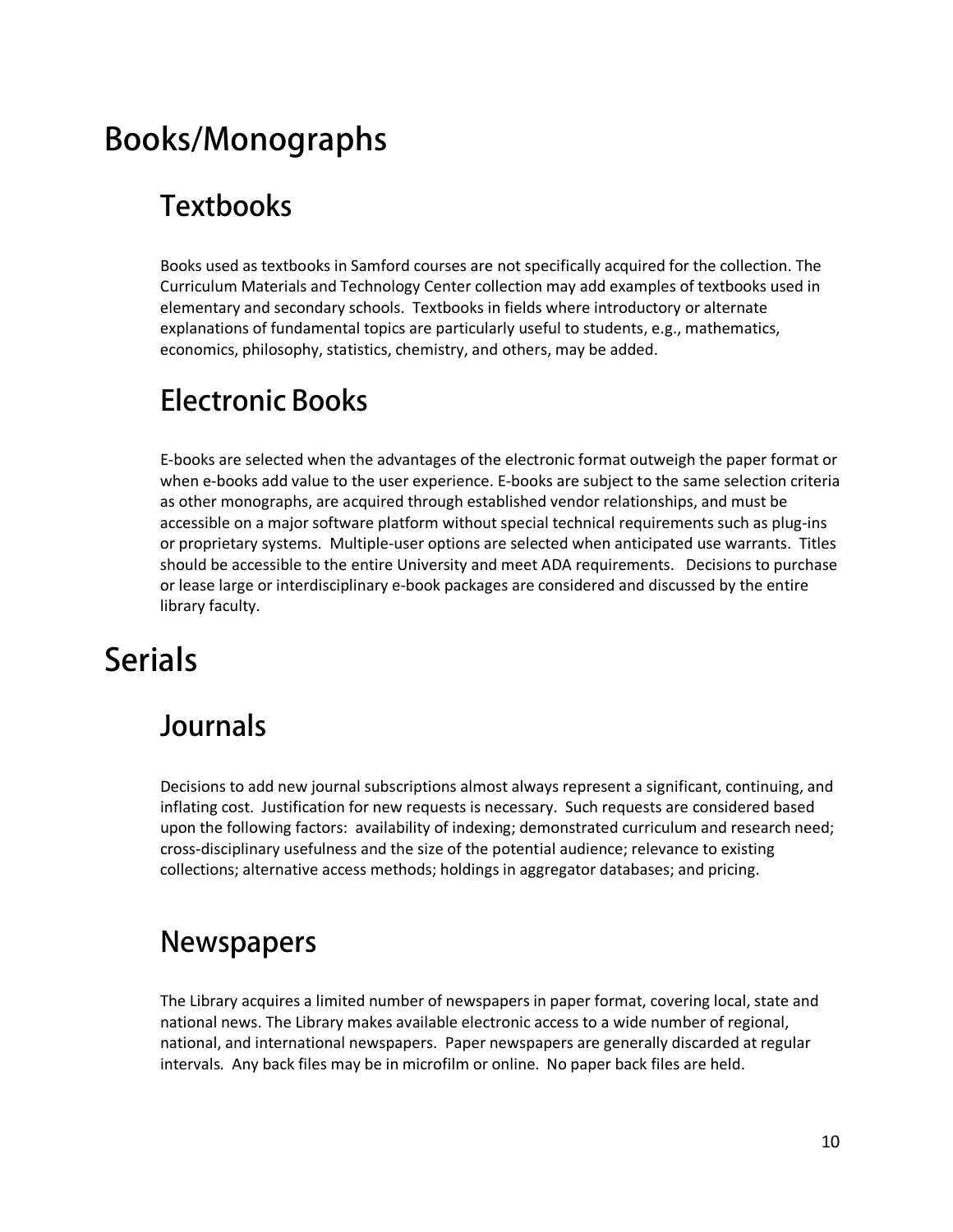## **Legal Materials**

The Library provides access to legal resources to support the undergraduate curricula and basic undergraduate law-related academic research. The Library does not provide legal resources to support advanced legal research, generally provided by Cumberland School of Law, used for case preparation, or by attorneys for law practice. The Library provides most law resources in electronic format, though some titles may need to be acquired in paper. The Library also receives a wide range of legal materials published by the U.S. government through its Government Document Depository program. Paper legal materials are located in the Reference, Main Stacks, and Government Documents areas of the Library.

#### **Government Documents**

The Government Documents Collection is housed on the second floor of the Library. The Library is a selective depository for the US Government, with documents dating back to 1884. These publications may be identified and located through specialized indices available in the Government Documents Department. Documents published after 1976 are accessible through the library's catalog. The Government Documents collection has moved in the last two years to collecting only electronic versions of current documents. The Library complies with all requirements of the Federal Depository Library Program. This policy does not address or cover any aspects of Government Documents selection and preservation.

Samford University Library has an ongoing selective housing agreement with the Beeson Law Library. This depository documents agreement states that certain titles will be housed in Beeson Law Library but that:

- The list may be amended
- The materials remain the property of Samford University Library
- The materials must be made available to the public
- Withdrawn materials must be approved by Samford University Library
- The agreement may be cancelled at any time at the request of either library

### **Media (film, sound, streaming)**

The Library actively acquires DVDs primarily in Region 1 regular format to support teaching and research and as an engagement tool. The library does not purchase public performance rights for DVDs or other media unless as noted in the catalog record and on the physical item.

The Library very selectively collects VHS videocassettes when DVDs are not available. However, the Library does not acquire outdated formats (e.g. Betamax tapes, 16mm, etc.) or formats that are not versions readily viewable in the United States (e.g. PAL-system audio visual system). As video formats continue to evolve and to be superseded, the Collection Management librarian tracks trends and decides when to begin to transition to the new format. Very selective repurchase of titles held in earlier formats is considered until the playback technology is no longer available.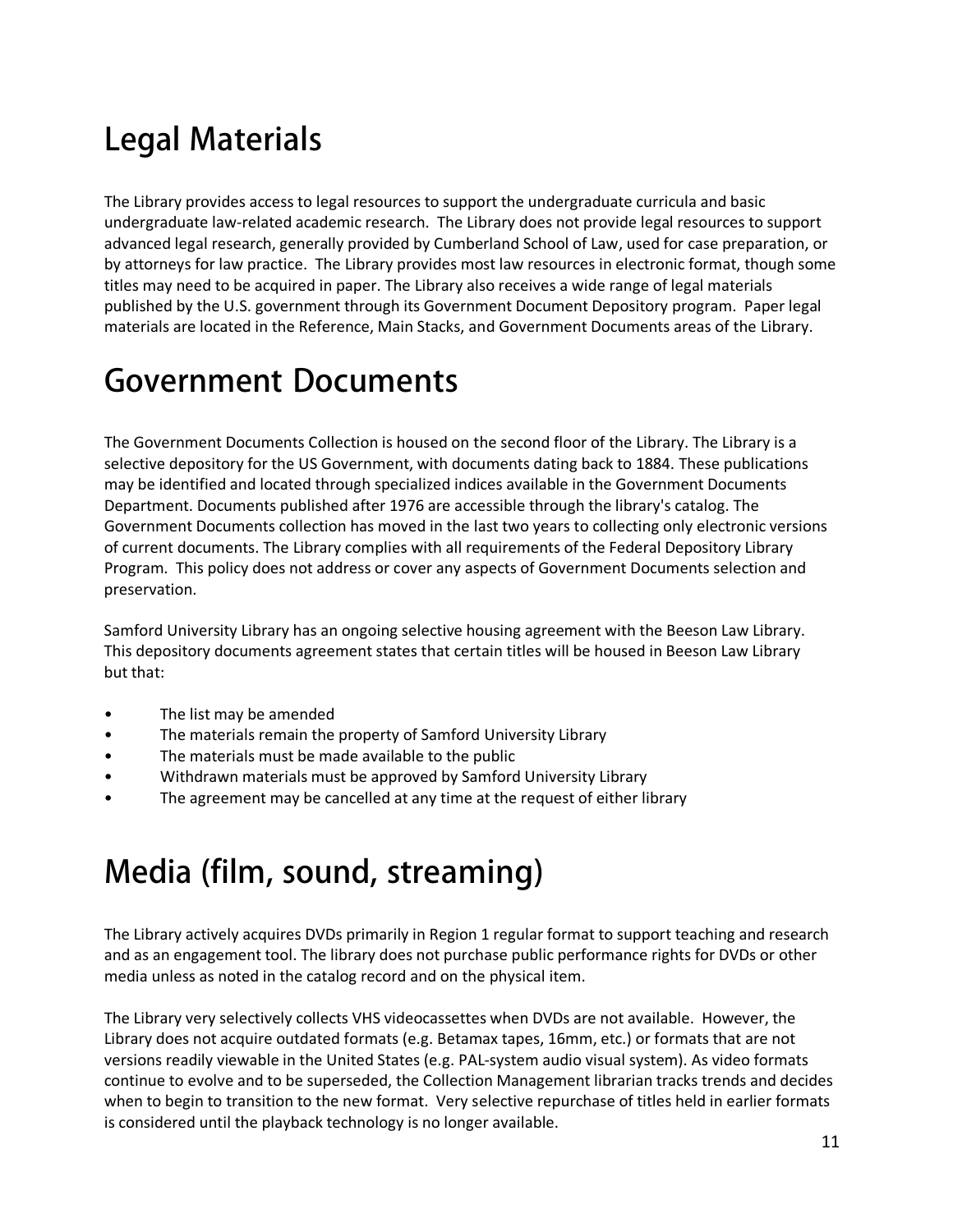Audiobooks on CD are selectively collected in areas of interest that parallel curricular aims.

Music selections are decided by the Music Librarian in coordination with the School of the Arts faculty and the Collection Management Librarian. Streaming packages and hard-copy (CD) individual selections are considered. Music media purchased by the Library is held in the University Library.

### **Microforms**

In general, microform is not purchased when the same material is available in digital form AND where there is a license for perpetual access (e.g. JSTOR). The Library does not actively collect microform except for a few titles of local interest (local newspapers) and a select number of national newspapers. Microform is preferred for newspaper back files.

Some government document titles were received in microfiche through the Federal Depository Program before the library moved to electronic-only collecting. These microforms were handled in the same manner as other microforms.

#### **Music Scores**

The library maintains a collection of performing editions of chamber, choral, and orchestral music supporting the needs of the university's music ensembles, as specified by their conductors/directors. The library does not fund the rental of any music scores and parts.

### **Leisure Reading**

Popular reading materials are added to the collection as needed to support the curriculum.

## **Faculty-authored Publications**

The Library attempts to acquire works authored or edited by Samford University faculty during their time at the University. These works are housed in Special Collection, though occasionally additional copies are purchased for the circulating collection when curricula and need warrant. Policies regarding the collection of faculty titles in Special Collection are provided in the collection development policy for Special Collection.

### **Theses and Dissertations**

The Library provides limited access to Samford University theses in its circulating collections. Samford theses are also housed in Special Collection in hard copy and on microfilm; Special Collection theses are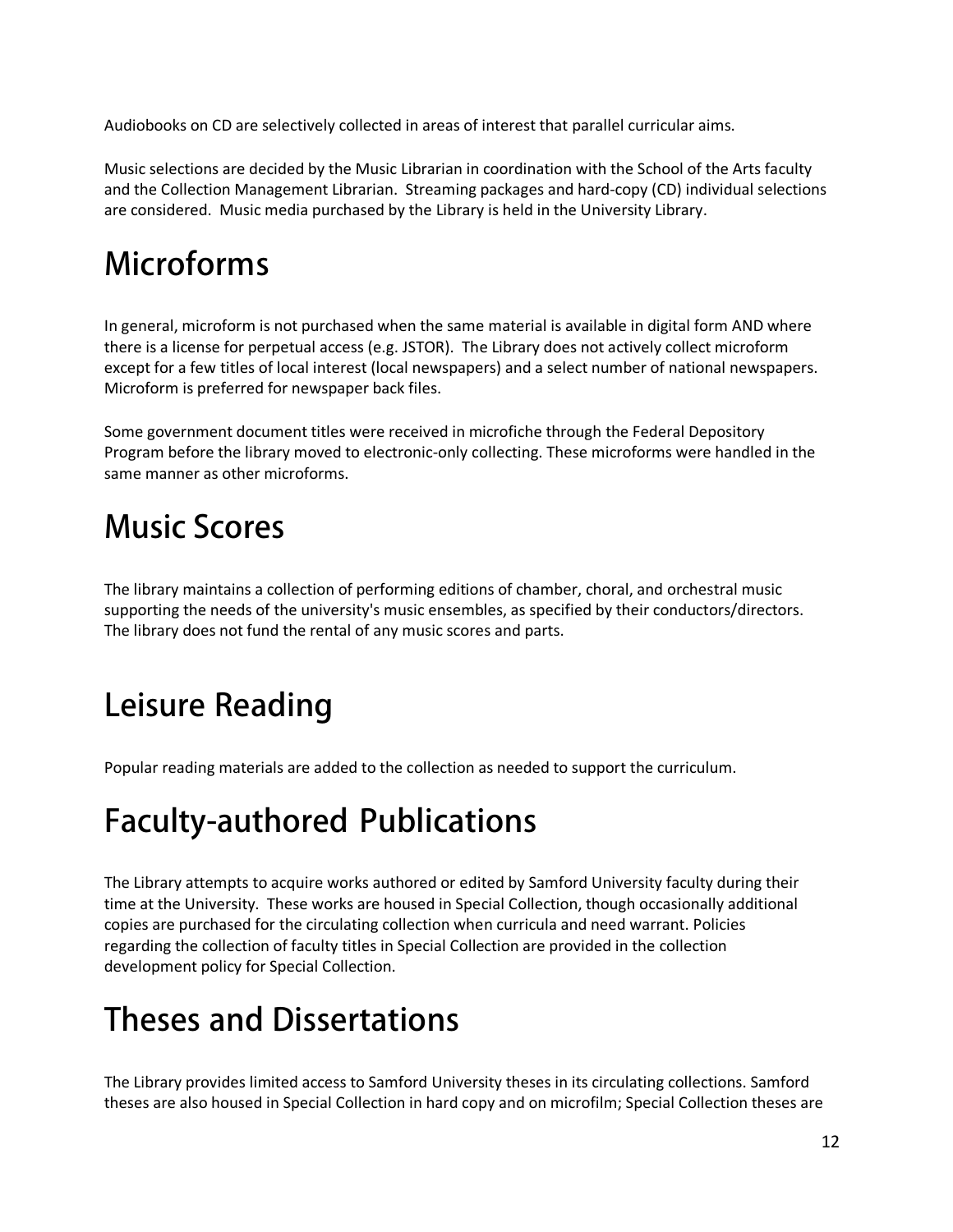non-circulating. Non- Samford theses are not actively collected, but they and other dissertations may be acquired upon the recommendation of faculty and students to meet curricular and research needs.

### **Rare Books**

The Collection Management librarian does not purchase rare books for the general collection, but may purchase rare books for other areas of the Library in consultation with Special Collection.

## **Deselection and Weeding**

Deselection is a product of the assessment process and is an essential element of collection development, ensuring that the Library's materials are relevant and accessible. The deselection process finds gaps in the collection, suggests new purchases, and creates space for new materials. Removing items which are no longer useful may increase use and circulation by allowing improved patron discovery of useful items. The Collection Management Librarian in cooperation with all library faculty is responsible for deselection decisions. When appropriate, librarians work together with teaching faculty to make informed decisions about the value of potentially-discarded materials. Items considered for deselection include, but are not limited to: superseded editions; obsolete, outdated, redundant, or inaccurate information; excess duplicate copies; infrequently circulated items; materials that no longer support the curriculum; and items in poor physical condition.

## **Memberships**

The Library maintains institutional memberships in selected professional or scholarly societies when necessary to acquire the organization's publications that support University curricula.

### **Replacements, duplicates, and imprints**

Lost, damaged, or missing items are not automatically replaced. Instead, they are evaluated based upon collecting priorities and usage data. Duplicates and multiple copies are only purchased if heavy use requires. A multiple-user e-book will be investigated rather than purchasing another paper book. English translations of a single foreign-language literary work by two or more different translators are not considered duplicates. In most cases, the U.S. imprint is the preferred edition. Substantively different editions may be collected.

### **Housing and Remote Locations**

The Library does not add materials to be housed physically outside of the University Library, whether oncampus or off- campus. Supported electronic materials must be available through the secure campus network to any authorized user. Exceptions may be made for Distance Learning programs.